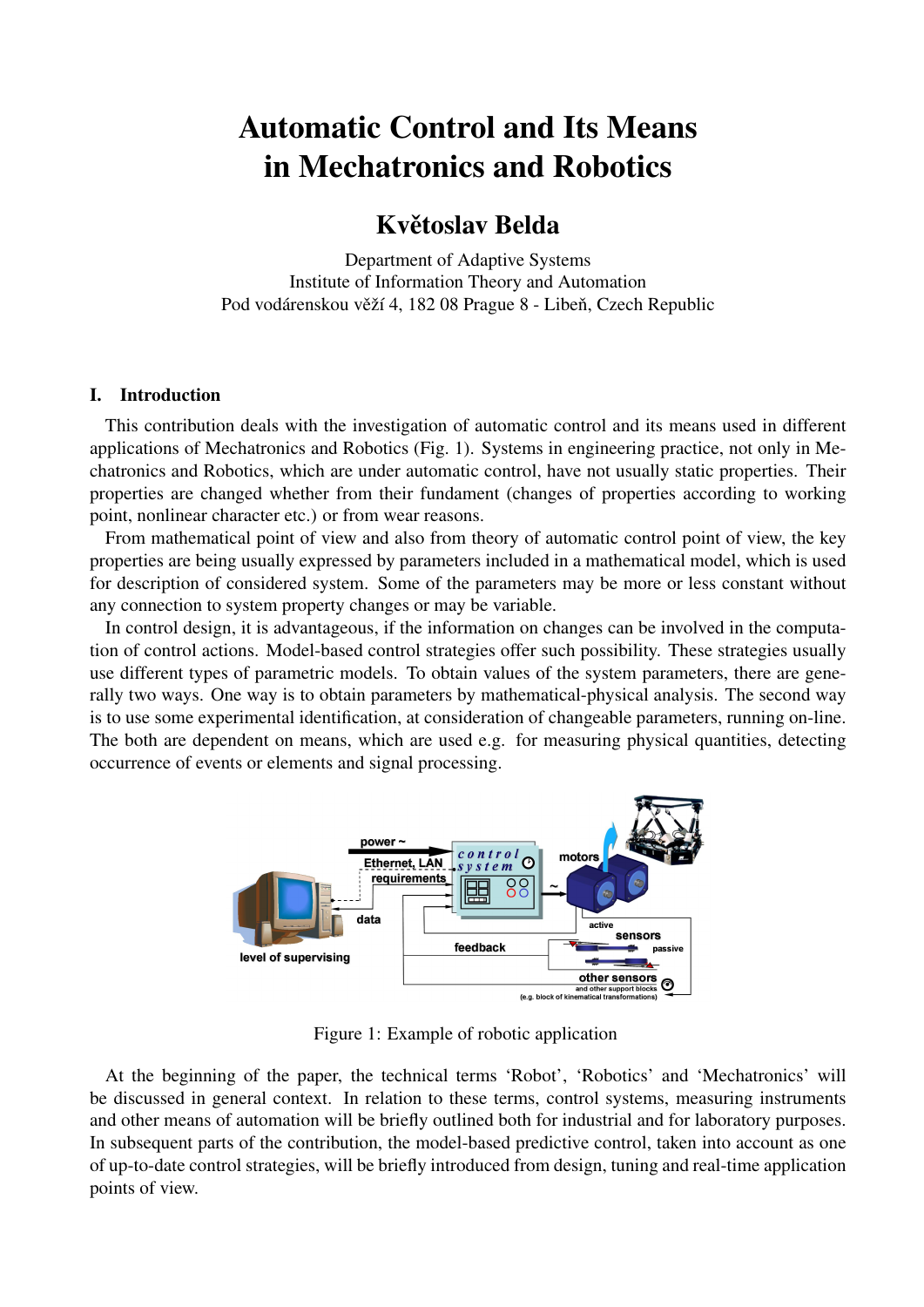# II. Basic Definitions

Robotics and Mechatronics arise from deep grounds of mechanics, which guides human civilization for its whole history. Mechanics concerns with the behavior of physical bodies being subjected to forces or displacements, and the subsequent effect of the bodies on their environment. In the first part of  $20<sup>th</sup>$  century, the term 'Robot' (by Karel Čapek, 1921 [1]), respectively, 'Robotics' (by Issac Asimov, 1941 [2]) were independently appeared of it as literary expressions in sci-fi novels, but later the both were being close related to Mechanics as follows:

- Robot is a self-containedly working mechanical or virtual artificial machine (agent), which is able to perform given tasks, respectively, to change its neighborhood without any external interventions.
- Robotics is the science and technology of robots, their design, manufacture and application, which investigates intelligent relations among input commands, sensors and output actions, actuators. It requires a knowledge of electronics, mechanics and software.

Consecutively, during rapid industrial development in the second part of  $20<sup>th</sup>$  century, industrial machines and applications have begun to consist of many different elements:

 $\diamond$  mechanical elements forming machine bodies (mechanisms),

 $\Diamond$  electromechanical elements powering the mechanisms (actuators - drive units),

 $\Diamond$  electrical elements monitoring (sensors) or controlling (control units) the machine itself.

Altogether, it represents combination of mechanics and electronics, in single word - 'Mechatronics' (by Tetsuro Mori, 1969, [3]).

Thus, Mechatronics is the synergistic combination of mechanical engineering ('mecha' for mechanisms, i.e., machines that 'move'), electronic engineering ('tronics' for electronics), and software engineering. The purpose of this interdisciplinary engineering field is the study of automata from an engineering perspective and serves the purposes of controlling advanced hybrid systems (Fig. 2).



Figure 2: Diagram of Mechatronics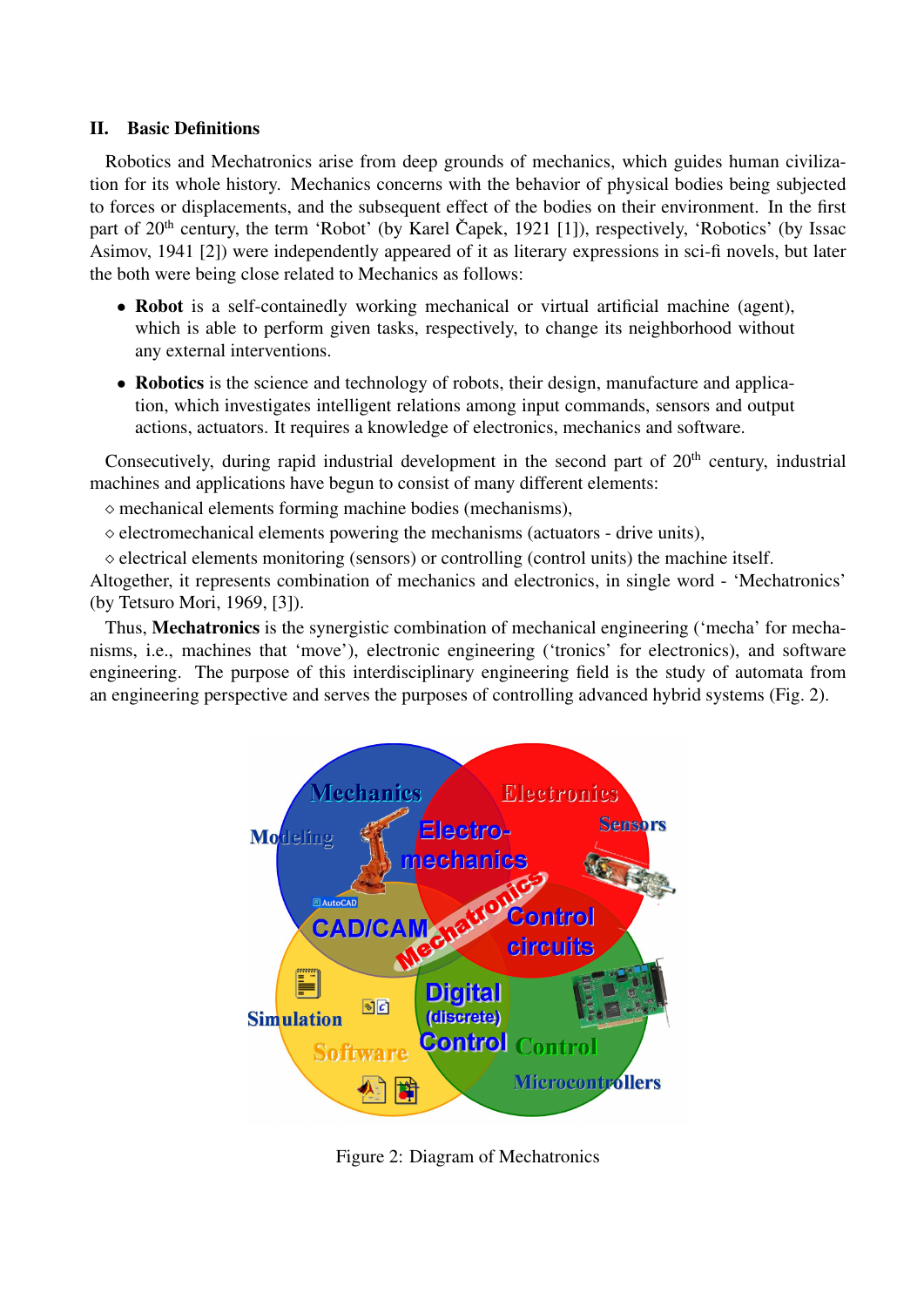#### III. Automatic Model-Based Control

Automatic control of robotic and mechatronic systems is provided by different ways. One of powerful ways is model-based control, which offers solution on global level of whole controlled system. The fundament of control consists either in only comparison of topical value of output with required value or better supplemented with comparison of future expected (predicted) values with future required values. This comparison is generally included in optimization of control actions, which should ensure as best as possible meeting the required values.

In this regard, that control action represents in mechatronic and robotic applications amount of energy, which is necessary feed for controlled system, 'optimal' control action is searched as smallest as possible, i.e. the minimization of value of assessment criterion, which is based on specific cost function, is provided. The cost function expresses relations among control actions and differences among real, predicted and required output quantities.

The following section will illustrate the propositions applied to design of predictive control as powerful model-based control strategy. The explanation will concern with discrete realization that naturally provides time for computation of control at real control process.

#### IV. Predictive Control - Main Steps of Design

Predictive control belongs among popular model-based control strategies [4]. It is a multi-step control strategy, of which design consists of two main parts - Prediction and Minimization.

### *1. Prediction*

The way of prediction (Fig. 3) forms the basis of predictive control design.



Figure 3: Prediction of future system outputs

Future expected system outputs can be expressed by equations of predictions, which predetermine character of resultant control algorithm as follows:

- positional (full-value) algorithms,
- incremental algorithms.

Initial model for construction of the equations can have various forms. Usually, the following two general forms are considered for the design:

• ARX model:

$$
\mathbf{y}(k) = \sum_{i=0}^{n} \mathbf{B}_i \mathbf{u}(k - i) - \sum_{i=1}^{n} \mathbf{A}_i \mathbf{y}(k - i) + \mathbf{v}(k)
$$
 (1)

• State-space model:

$$
\begin{array}{rcl}\n\mathbf{x}(k+1) & = & \mathbf{A}_k \quad \mathbf{x}(k) + \mathbf{B}_k \quad \mathbf{u}(k) + \mathbf{G}_k \quad \mathbf{w}(k) \\
\mathbf{y}(k) & = & \mathbf{C}_k \quad \mathbf{x}(k) + \mathbf{D}_k \quad \mathbf{u}(k) + \mathbf{v}(k)\n\end{array} \tag{2}
$$

The both forms Eq. (1) and Eq. (2) are expressed in general Multi-Input Multi-Output form. For real composition of equations of predictions, the ARX model  $(Eq. (1))$  is suitable to transform to statespace like form (Eq. (2)). Furthermore, let obtained or initial state-space model represents mean values for  $x(k + 1)$  and  $y(k)$ , where means of disturbances  $w(k)$  and  $v(k)$  have zero values.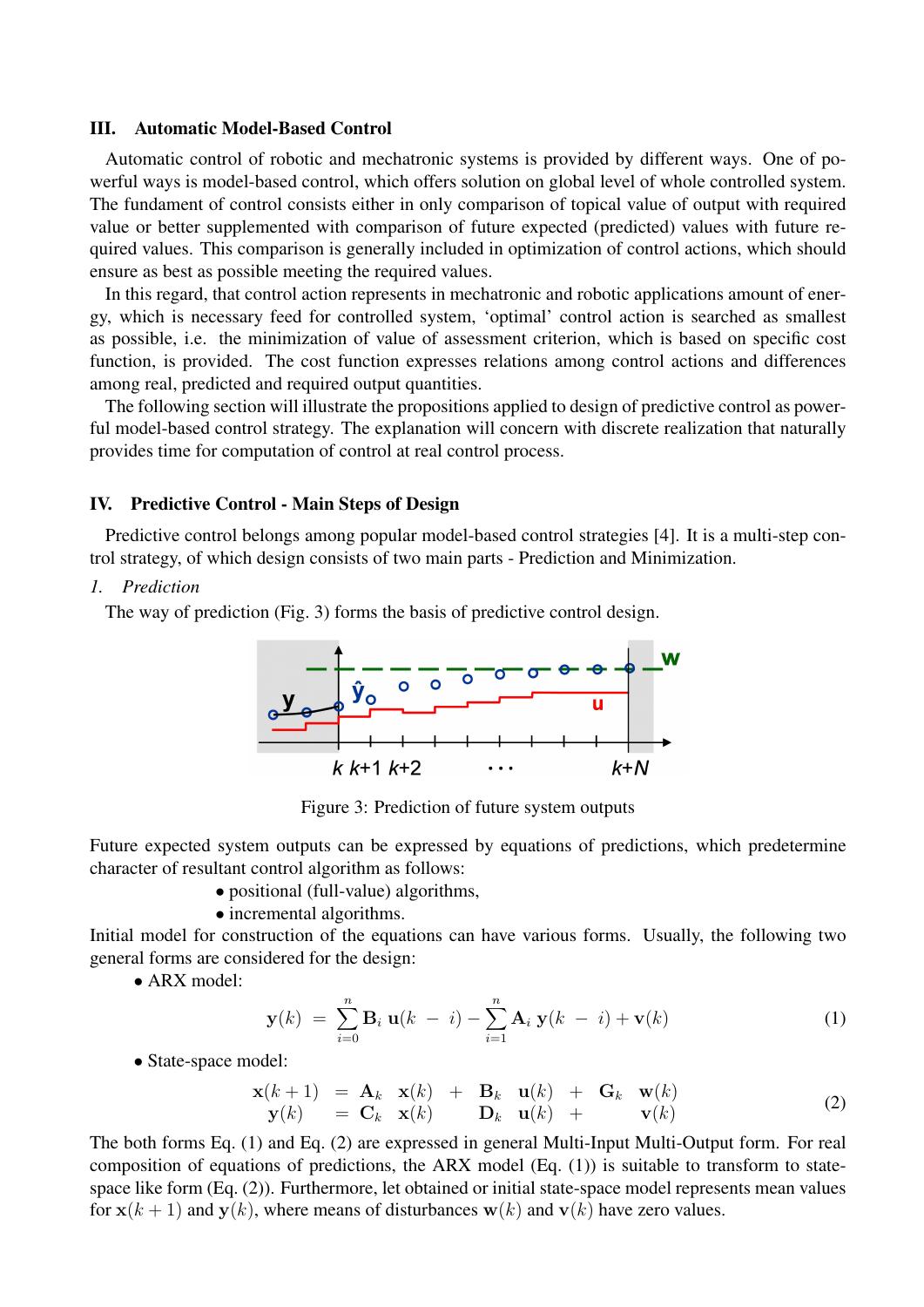Thus, if the zero means of disturbances are considered, the model Eq. (2) will express mean values, i.e.

$$
\begin{array}{rcl}\n\mathbf{x}(k+1) & = & \mathbf{A}_k \quad \mathbf{x}(k) + \mathbf{B}_k \quad \mathbf{u}(k) \\
\mathbf{y}(k) & = & \mathbf{C}_k \quad \mathbf{x}(k) + \mathbf{B}_k \quad \mathbf{u}(k) + \mathbf{B}_k \quad \mathbf{u}(k) + \mathbf{B}_k \\
\mathbf{y}(k) & = & \mathbf{C}_k \quad \mathbf{x}(k) + \mathbf{B}_k \quad \mathbf{u}(k) + \mathbf{B}_k \quad \text{fied–through} \quad \mathbf{D}_k = \mathbf{0}\n\end{array} \tag{3}
$$

then the equations of predictions have following form:

$$
\hat{\mathbf{x}}(k+1) = \mathbf{C}_k \mathbf{A}_k \mathbf{x}(k) + \mathbf{C}_k \mathbf{B}_k \mathbf{u}(k) \n\vdots \n\hat{\mathbf{x}}(k+N) = \mathbf{C}_k \mathbf{A}_k^N \mathbf{x}(k) + \mathbf{C}_k \mathbf{A}_k^{N-1} \mathbf{B}_k \mathbf{u}(k) \cdots + \mathbf{B}_k \mathbf{u}(k+N-1) \n\hat{\mathbf{y}}(k+N) = \mathbf{C}_k \mathbf{A}_k^N \mathbf{x}(k) + \mathbf{C}_k \mathbf{A}_k^{N-1} \mathbf{B}_k \mathbf{u}(k) \cdots + \mathbf{C}_k \mathbf{B}_k \mathbf{u}(k+N-1)
$$
\n(4)

In Eq. (4), the matrices  $A_k$ ,  $B_k$  and  $C_k$  are considered to be constant within topically given time interval determined by horizon N.

The equations of predictions can be expressed in condensed matrix form as follows:

$$
\hat{\mathbf{y}} = \mathbf{f} + \mathbf{G} \mathbf{u}, \quad \hat{\mathbf{y}} = \begin{bmatrix} \hat{\mathbf{y}}(k+1) & \hat{\mathbf{y}}(k+2) & \cdots & \hat{\mathbf{y}}(k+N) \end{bmatrix}^T \mathbf{u} = \begin{bmatrix} \mathbf{u}(k) & \mathbf{u}(k+1) & \cdots & \mathbf{u}(k+N-1) \end{bmatrix}^T
$$
\n(5)

This condensed form (Eq. (5)) is transparent for real computation of optimal control actions, resp. process of minimization, which will be briefly described in the following subsection.

*2. Minimization (Computation of Optimal Control Actions)*

A minimization is a second main part of control design. It is performed on quadratic criterion

$$
J_k \stackrel{!}{=} \min \tag{6}
$$

operated on quadratic cost function Eq. (7)

$$
J_k = \sum_{j=No+1}^{N} \left\| (\hat{\mathbf{y}}(k+j) - \mathbf{w}(k+j)) \overline{\mathbf{Q}}_{\mathbf{y}} \right\|^2 + \sum_{j=1}^{Nu} \left\| \mathbf{u}(k+j-1) \overline{\mathbf{Q}}_{\mathbf{u}} \right\|^2 \tag{7}
$$

in brief notation

$$
J_k = [(\hat{\mathbf{y}} - \mathbf{w})^T \mathbf{u}^T] \begin{bmatrix} \mathbf{Q}_y & \mathbf{0} \\ \mathbf{0} & \mathbf{Q}_u \end{bmatrix}^T \begin{bmatrix} \mathbf{Q}_y & \mathbf{0} \\ \mathbf{0} & \mathbf{Q}_u \end{bmatrix} \begin{bmatrix} \hat{\mathbf{y}} - \mathbf{w} \\ \mathbf{u} \end{bmatrix}
$$
(8)

in which the predictions (Eq. (4)) or (Eq. (5)) are involved, respectively. To minimize the criterion (Eq. (6)), only square root of the cost function (Eq. (8)) is needed.

$$
\mathbf{J} = \begin{bmatrix} \mathbf{Q}_{\mathbf{y}} & \mathbf{0} \\ \mathbf{0} & \mathbf{Q}_{\mathbf{u}} \end{bmatrix} \begin{bmatrix} \hat{\mathbf{y}} - \mathbf{w} \\ \mathbf{u} \end{bmatrix} = \begin{bmatrix} \mathbf{Q}_{\mathbf{y}} \mathbf{G} \\ \mathbf{Q}_{\mathbf{u}} \end{bmatrix} \mathbf{u} - \begin{bmatrix} \mathbf{Q}_{\mathbf{y}} \left( \mathbf{w} - \mathbf{f} \right) \\ \mathbf{0} \end{bmatrix}
$$
(9)

The minimization leads to the solution of algebraic equations [] for unknown control actions

$$
\begin{bmatrix} \mathbf{Q}_{\mathbf{y}} \mathbf{G} \\ \mathbf{Q}_{\mathbf{u}} \end{bmatrix} \mathbf{u} - \begin{bmatrix} \mathbf{Q}_{\mathbf{y}} (\mathbf{w} - \mathbf{f}) \\ \mathbf{0} \end{bmatrix} = \mathbf{0}
$$
  
**A**  $\mathbf{u} - \mathbf{b} = \mathbf{0}$  (10)

Obtained vector represents control actions for whole horizon  $N$ . However, only first appropriate actions are really applied to the robot. The process of minimization is repeated in every time step for appropriately updated model (Eq. (3)).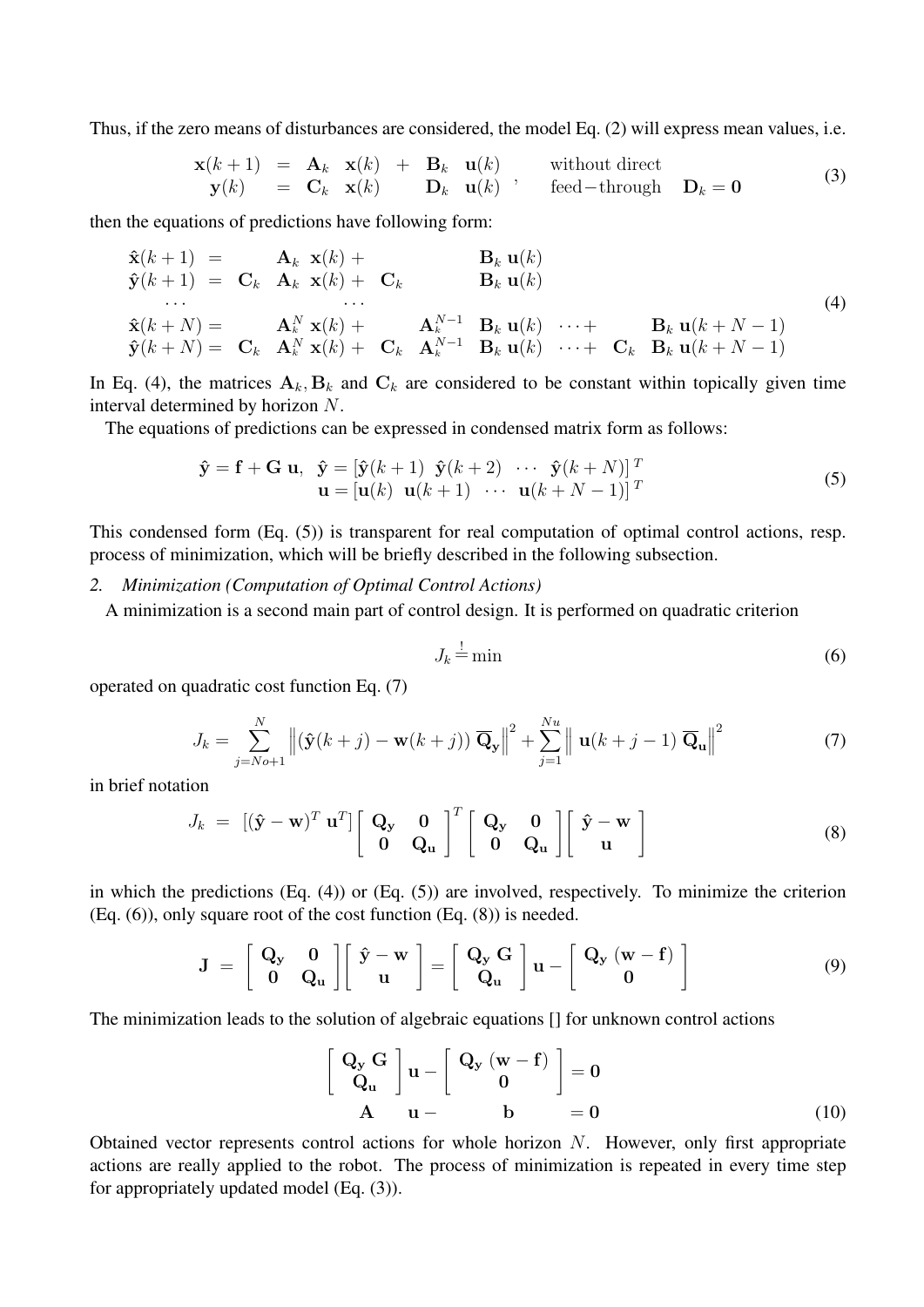#### V. Variants and Tuning of Control Algorithms

In engineering practice, there exist a lot of different systems, which can be described by different types of models. The models should put well characteristics of considered system. As mentioned in section 'Introduction', they can be obtained either on the basis of mathematical-physical analysis or by some experimental identification. From both ways, Input/Output models are obtained, from mathematical-physical analysis usually continuous models (differential equations) and from experimental identification models in discrete form (autoregressive models).

Due to control design, often in Multidimensional cases, the more transparent state-space model is useful. In former case, mathematical-physical analysis, the transformation to such model do not represent any problem. Obtained state-space models keep physical meaning of the state. In latter case, experimental identification, it is a little bit difficult. Usual transformation of discrete autoregressive model does not lead to state-space formulation preserving physical interpretation. In such cases, different pseudo state-space forms are used. Finally, in all cases, some possibility always exists to obtain required suitable state-space model, which is suitable not only for Single-Input Single-Output systems, but also mentioned Multi-Input Multi-Output systems.

Another question is if the system has linear or nonlinear character. In case of appearance of some nonlinearities, it is necessary to adapt the model (its parameters) to topical state (working point etc.) continuously. Thus, individual elements of matrices  $f = f(x(k))$  and G in Eq. (5) are not constant and for every new system state have to recomputed.

In regard to tuning of the algorithms, at the first, it depends on algorithm character (alg. generating absolute (full) actions u or incremental alg. generating increments of actions <sup>∆</sup>u . Furthermore, the tuning depends on accuracy of the model whether obtained from mathematical-physical analysis or from experimental identification. Focusing just on real utilization of predictive control, only few parameters are necessary to set:

- rate (sampling period)  $\lt$  system time constant,
- horizon of prediction  $N \geq$  system order and  $\leq$  velocity character of desired values,
- penalty matrices  $Q_u$  and  $Q_v \leftarrow$  equivalence of inputs and outputs and controller stiffness.

Note: The symbols  $\langle , \rangle$ ,  $\leq$  and  $\langle$  indicate upper, lower restrictions and dependencies.

#### VI. Examples of Laboratory Models of Mechatronic Systems

Besides robotic applications, which naturally belong to wider family of mechatronic systems, usual automatic self-operated mechanisms appeared in normal life like automatic door openers, bars and train gates, elevators, windscreen wipers and a lot of others represent mechatronic systems, which themselves combine mechanic and electronic elements with self-control systems of hard or flexible (software-based) type.

As an example for better imagination, let us consider two laboratory models, which are used as school aids in automatic control subjects. The first is model 'Ball on rod', which represents example of system with Single-Input and Single-Output. Input is angle of rod and output is position of the ball.



Figure 4: Laboratory model 'Ball on rod'